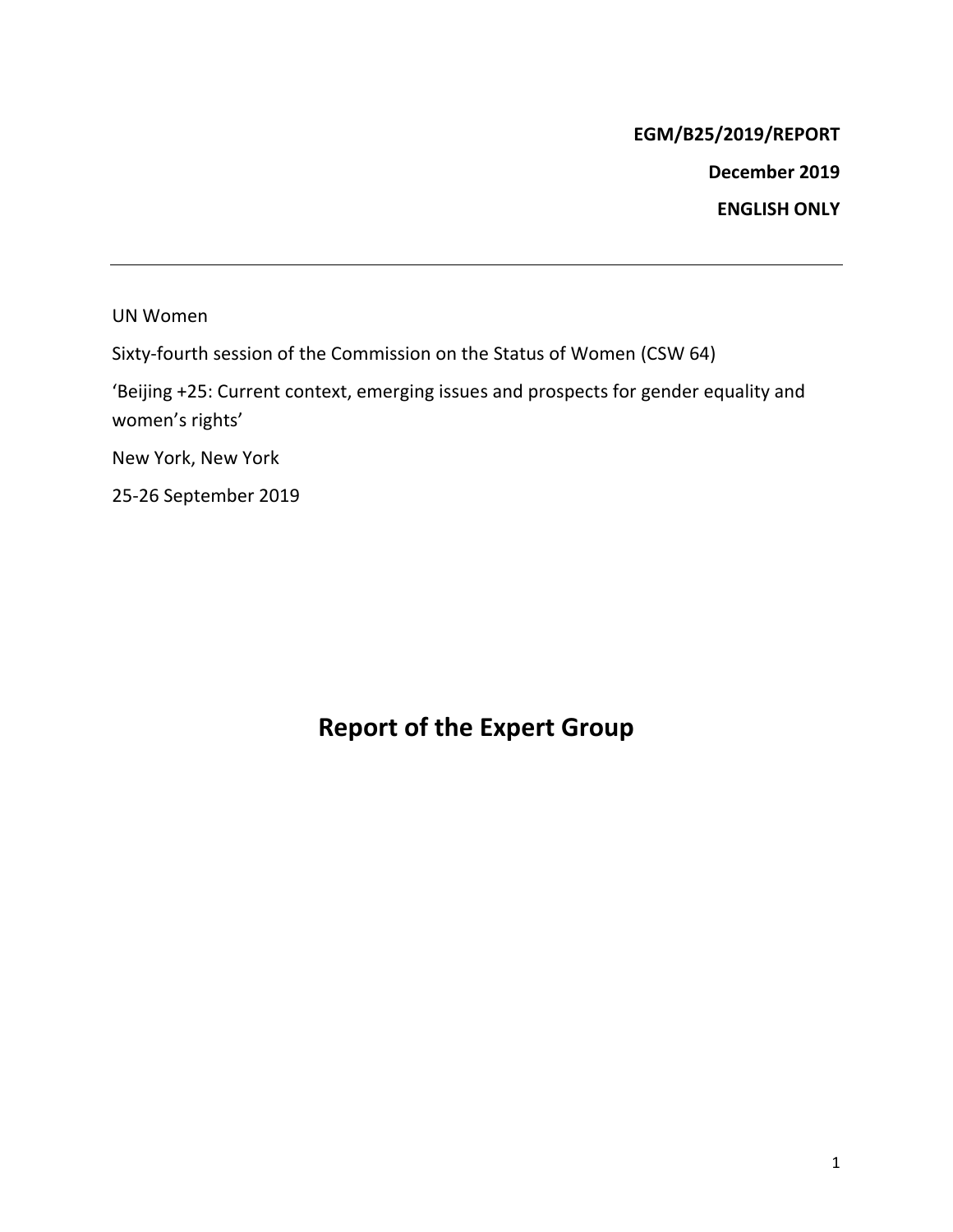#### **ACKNOWLEDGEMENTS**

The preparation of this report was led by Felogene Anumo and Cai Yiping, Co-Chairs of the Expert Group Meeting. The Co-Chairs are sincerely grateful to all Expert Group Meeting participants for their substantive contributions and would like to acknowledge the valuable support of Bhumika Muchhala in the drafting process.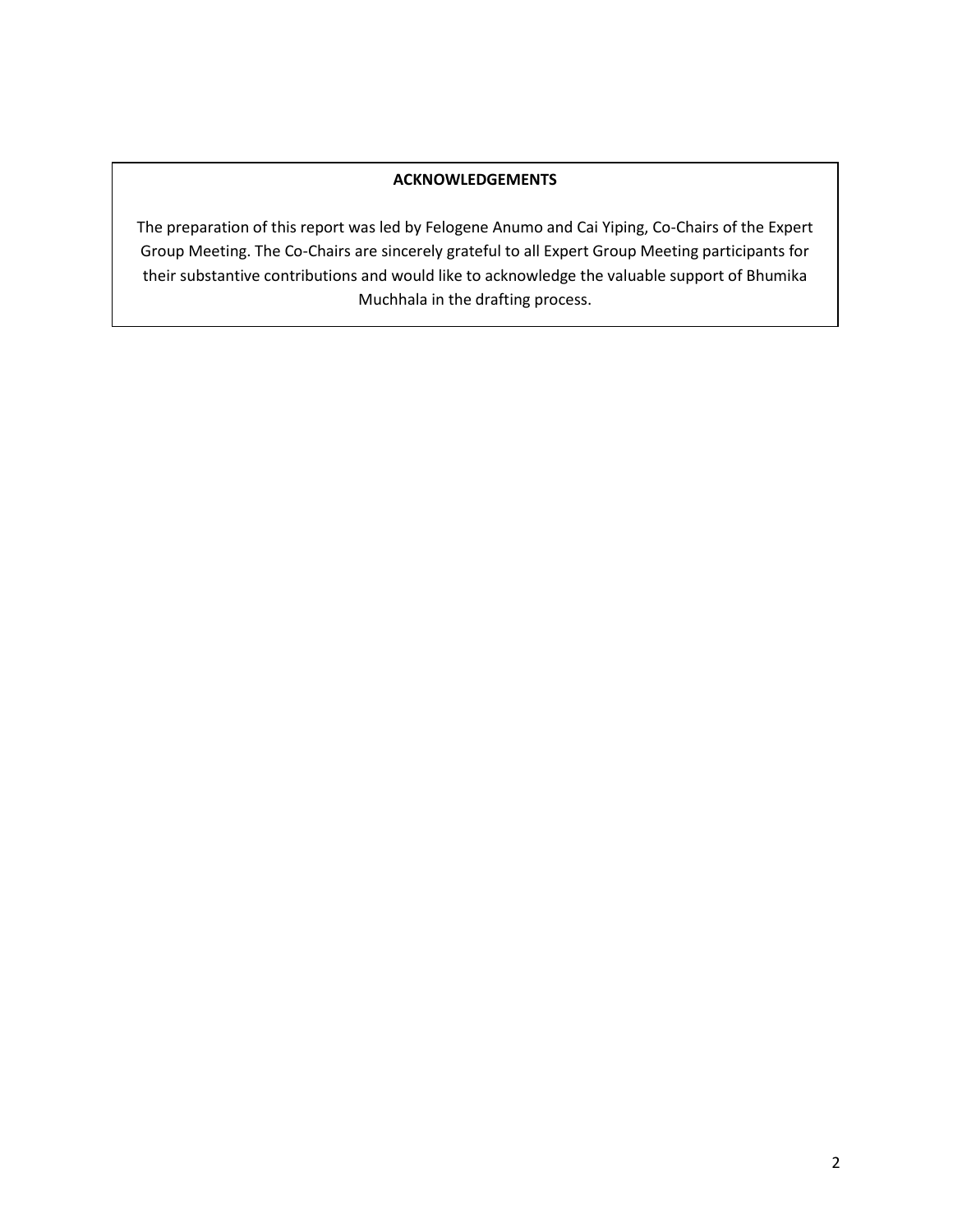# **Table of Contents**

| 1. |                                                                           |                                                                                    |     |
|----|---------------------------------------------------------------------------|------------------------------------------------------------------------------------|-----|
| 2. | Trends and challenges for advancing gender equality and women's rights in |                                                                                    |     |
|    | a.                                                                        | Private, state and multilateral actors in a financialized global economy create    |     |
|    | b.                                                                        |                                                                                    |     |
|    | c.                                                                        | A militarized peace and security agenda fails to uphold women's human, economic    |     |
|    | d.                                                                        | Gender and environment analysis is not meaningfully integrated into analytical and |     |
|    | e.                                                                        | Digital and data revolutions have transformed the landscape for gender equality  9 |     |
|    | f.                                                                        | Young and intersectional feminist movements expand and invigorate pathways to      | .10 |
| 12 |                                                                           |                                                                                    |     |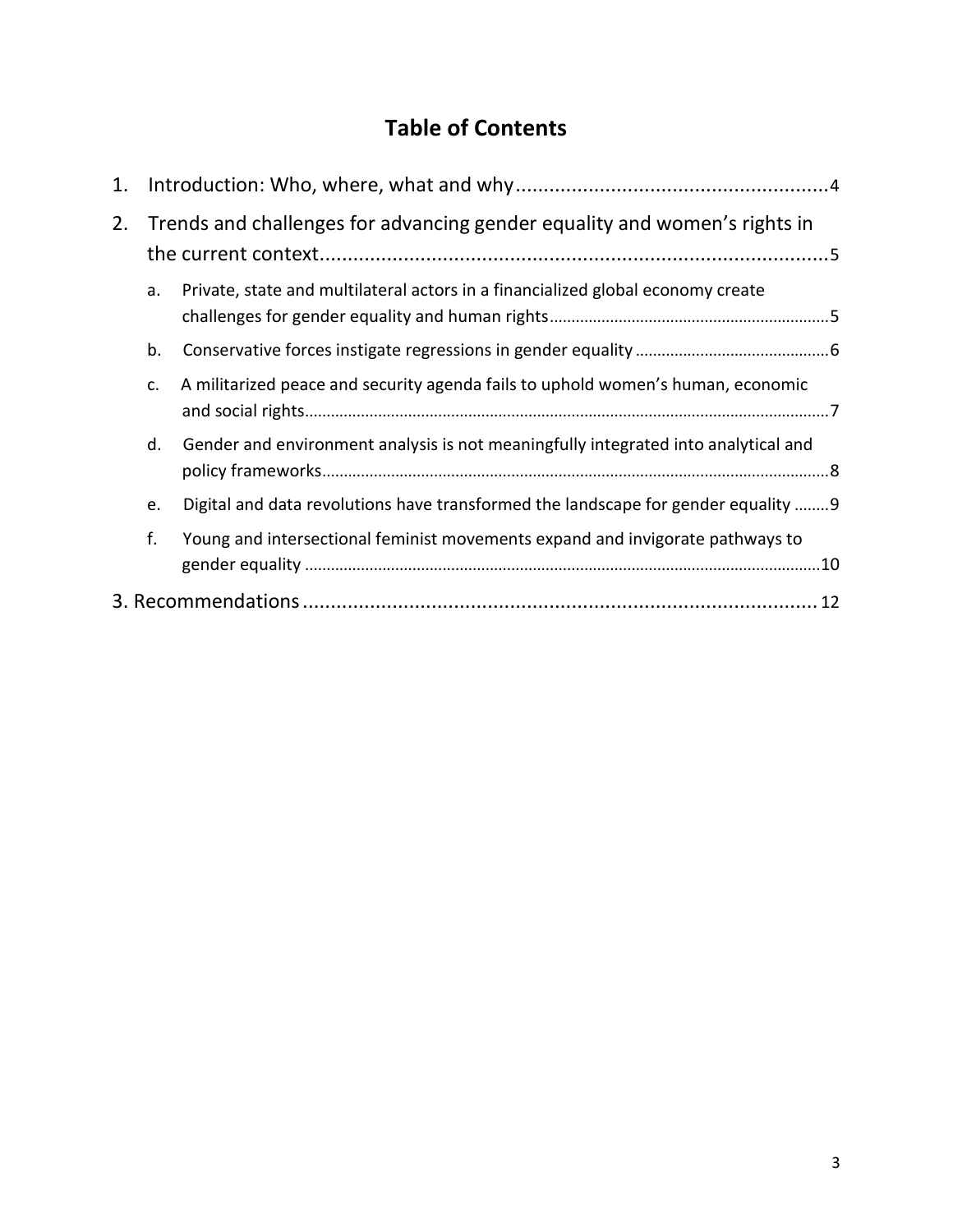#### <span id="page-3-0"></span>**1. Introduction: Who, where, what and why**

In 1995, more than 30,000 representatives of governments, women's movements and NGOs gathered in Beijing at the Fourth World Conference on Women and the Women's NGO Forum. Governments from across the world adopted the Beijing Declaration and Beijing Platform for Action (BPfA) and committed to the comprehensive and visionary agenda for gender equality and the realization of women's and girls' human rights. Building on the Convention on the Elimination of all Forms of Discrimination against Women (CEDAW), the BPfA called for systemic changes across social, economic, political and environmental domains. Systemic change implied transforming the gendered power relations embedded in existing systems, rather than simply adding women into broken systems that perpetuate the status quo.

Ahead of the 64<sup>th</sup> session of the Commission on the Status of Women, UN Women, in partnership with the Center for Global Affairs, School of Professional Studies, New York University, convened an Expert Group Meeting (EGM) in New York on September 25-26, 2019. The meeting assembled a global group of feminist academics and activists to assess current progress on gender equality, analyse emerging opportunities, threats and prospects for the implementation of the BPfA, and elaborate recommendations for accelerated implementation of the BPfA's vision. The EGM was organized to focus on emerging and cross-cutting challenges to gender equality and women's human rights, including:

- Continuity, change and future prospects for advancing gender equality in the current context
- Democratic backsliding and backlash against women's rights
- Gender equality implications of the digital revolution
- Gender equality and generational perspectives: young women in the struggle for economic, social and climate justice
- The future of the peace, security and humanitarian agenda from a gender perspective

Since Beijing, there have been numerous advances in gender equality within national and international institutions, legal frameworks, policy mandates as well as in approaches aimed at securing sexual and reproductive health and rights, LGBTI rights, women, peace and security and gender and environment, among other areas. At the same time, epochal shifts in political and economic frameworks are undermining past gains and endangering further progress.

Inequalities within and between countries have multiplied. They are fuelled by dominant economic models that have narrowly focused on growth over human well-being and social inclusion, giving rise to chronic economic insecurity and exclusion. Surveillance, extraction of resources and political repression have expanded in new ways. The power and impunity of corporations<sup>1</sup> have intensified labour exploitation and precarious conditions of work. More countries are experiencing some form of violent conflict today. This violence includes the rise of anti-democratic forces and conservative actors who amplify patriarchal and discriminatory agendas.

<sup>1</sup> Association for Women's Rights in Development (AWID) and the Solidarity Center. 2016. *Challenging Corporate Power: Struggles for women's rights, economic and gender justice.* Toronto and Mexico City: AWID.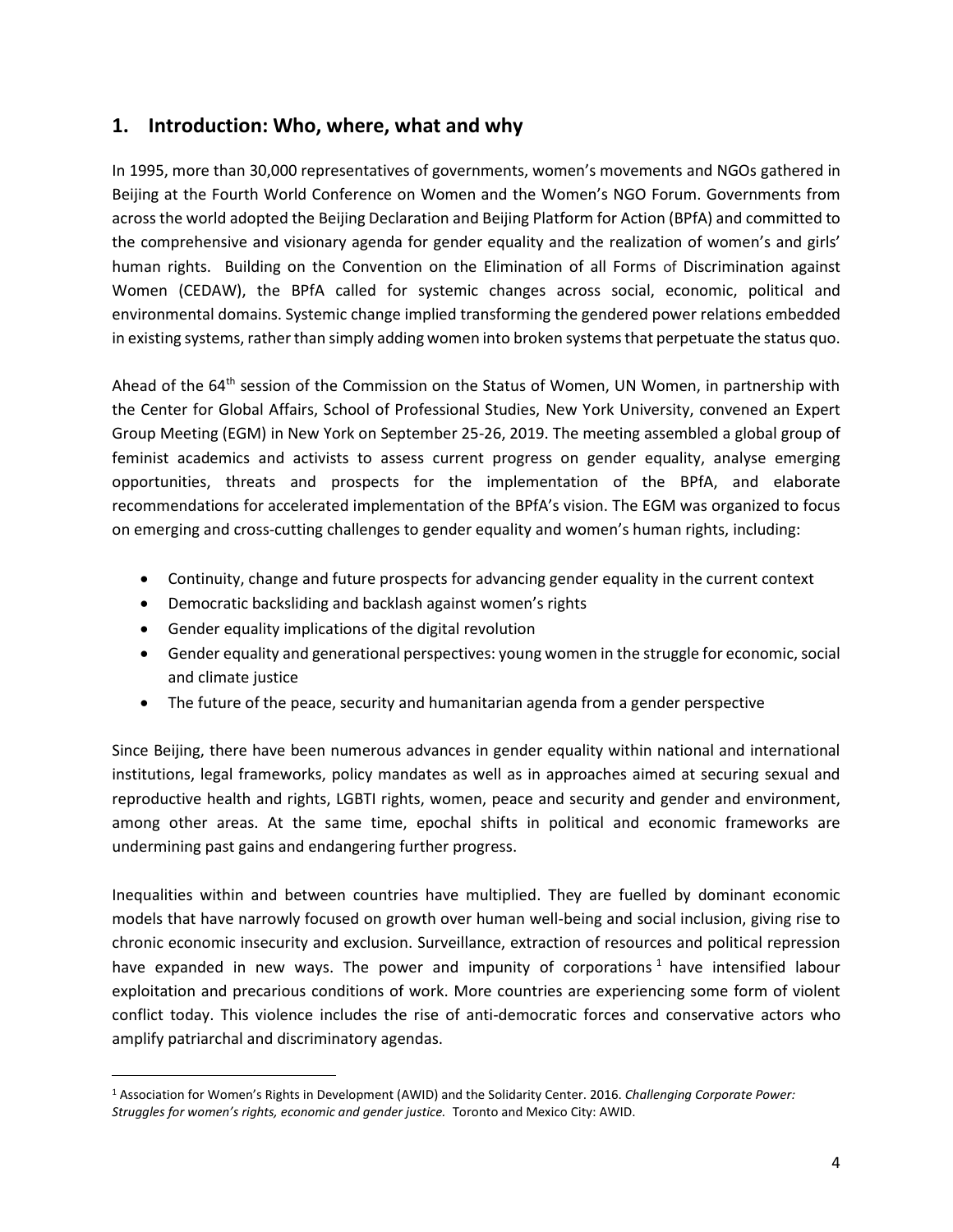Anti-gender-equality forces, including movements, civil society actors, religious institutions as well as governments, have re-emerged with an unprecedented force. They are networked not only nationally and regionally but also globally. Feminists have responded to these challenges and a new generation of activists have organised across local, national and global levels. In some societies, this new generation of activists have achieved a liberation from binary and restrictive gender norms, particularly for young people. With these forces at play, the visionary and bold calls for systemic transformation in the Beijing Declaration and Platform for Action have renewed relevance today.

## <span id="page-4-0"></span>**2. Trends and challenges for advancing gender equality and women's rights in the current context**

Two central trends and challenges to gender equality are at play in the current context. First, the continuing ascent of financial globalization and consolidation of corporate and investor power. Second, anti-democratic political parties and leaders who seek to weaken human rights.

#### <span id="page-4-1"></span>**a. Private, state and multilateral actors in a financialized global economy create challenges for gender equality and human rights**

Intersectional inequalities, including gender inequalities, are exacerbated by dominant economic models. These models include, for example, economic systems based on capital-intensive production, extractive sectors and the financial sector. Employment generation is weak ('jobless growth'), while priority is placed on inflation control and squeezing public expenditure in the name of fiscal discipline. Not only do the wealth and resource benefits of such models accrue to a small and elite minority but they also systematically bias public policies away from equitable redistribution and fracture social solidarity.

The upsurge of illicit financial flows<sup>2</sup>, sovereign debt and public-private partnerships<sup>3</sup> illustrate how financial globalization adversely affects the human, economic and social rights of people. Public tax revenue is denied to States through both legal and illicit financial flows. Between 2004 and 2013, the developing world as a whole lost approximately \$7.8 trillion of taxable revenue in illicit financial flows. Fiscal consolidation and privatization, advised or mandated by International Financial Institutions (IFIs) on many developing countries and post-conflict countries through financial loans or macroeconomic policy advice, are a critical issue here. Women continue to shoulder the vast majority of unpaid care responsibilities, which include, for example, caring for those who are young, elderly and disabled. In many contexts where social protection measures are absent or minimal, women become the providers of last

<sup>&</sup>lt;sup>2</sup> See Global Financial Integrity, "Illicit Financial Flows from Developing Countries: 2004-2013",

Washington, D.C., December 2015, available at: http://www.gfintegrity.org/wpcontent/

uploads/2015/12/IFF-Update 2015-Final-1.pdf, p.vii; and see Illicit Financial Flows: Why we should claim these resources for [gender, economic and social justice.](https://www.awid.org/publications/illicit-financial-flows-why-we-should-claim-these-resources-gender-economic-and-social)

<sup>3</sup> Languille, Sonia. 2017. "Public Private partnerships in education and health in the global South: a literature review", *Journal of International and Comparative Social Policy* 33(2), 142-165.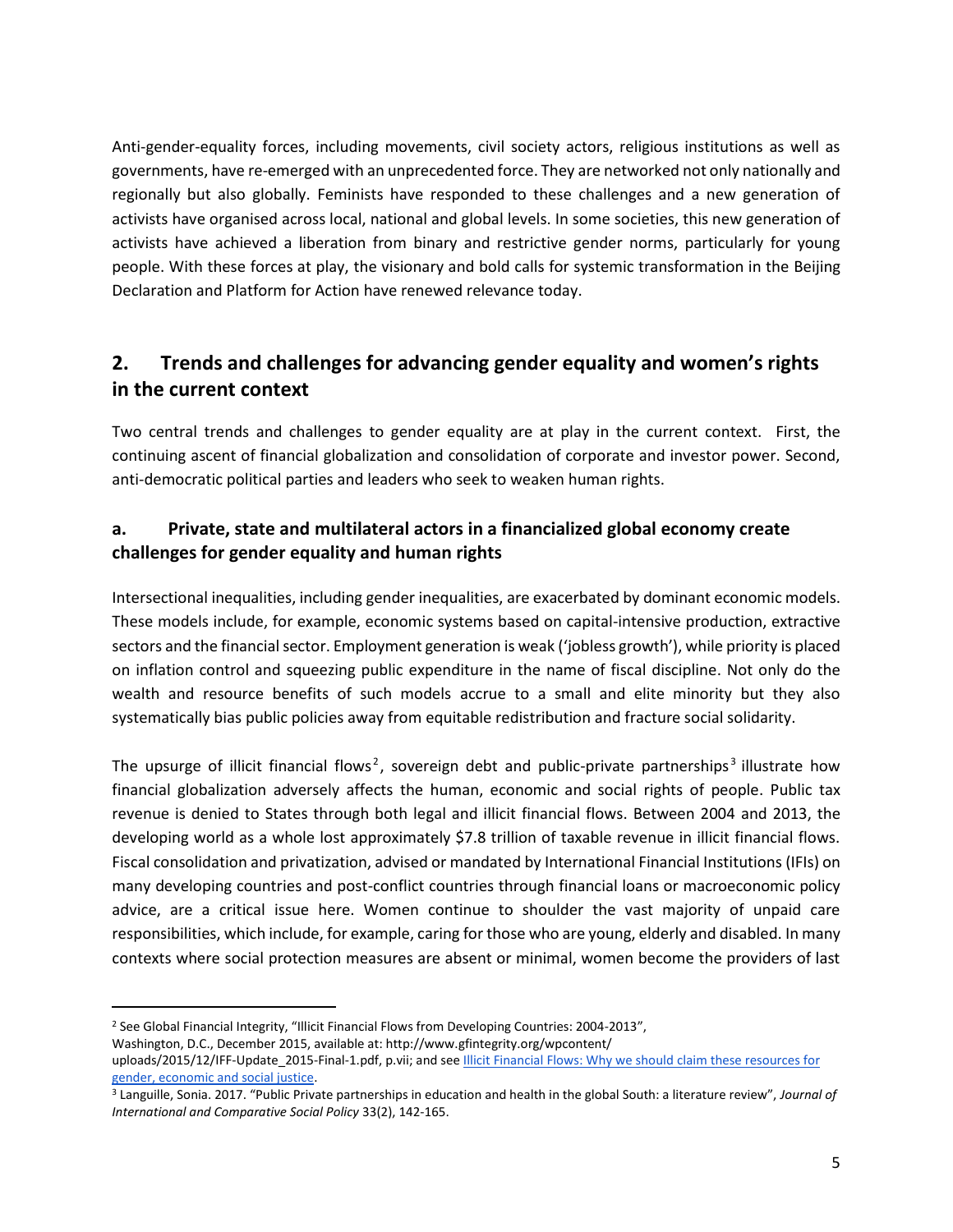resort, particularly during financial crises and economic recessions. They buffer their communities from economic shock by undertaking additional paid and unpaid work.

Public-private partnerships (PPPs) have expanded their reach from primarily physical infrastructure projects to public service provision, often displacing the State as the provider of public goods and social services. Empirical research on PPP impacts on social services, such as healthcare and education, demonstrates that they often result in higher costs, decreased equity in access and distribution, environmental harm and debt risks.<sup>4</sup> Women, girls and gender non-conforming persons depend on public services such as healthcare and social protection to a greater degree than men do. Within PPP arrangements, women pay a disproportionately higher price for public services and experience greater difficulties in accessing essential services. When public investments in social services and human development contract under austerity measures, women and children are most affected.

In order to advance gender equality, the state plays a vital role in building and maintaining a public sector that strives to fulfil the economic and social rights of people. The public sector can function as the standard bearer for gender equitable and inclusive social services, social protection and employment practices in ways that the private sector typically will not.<sup>5</sup> In addition to being a direct employer, the state is also responsible for the framework of laws, regulations, gender-transformative financing, policies and programs. The state will not automatically fulfill this role without significant advocacy and social mobilization.

#### <span id="page-5-0"></span>**b. Conservative forces instigate regressions in gender equality**

States across the world have taken illiberal turns in recent years by forging strategic alliances with conservative groups and movements. This illiberal turn has resulted in an erosion of democratic principles, mechanisms and institutions that uphold gender equality. While the forces behind this regression are not new, they have accrued power through political networking and a deepening of inroads. Backlash against gender equality both finds an opportunity in this crisis and further contributes to the erosion of rights and the hollowing out of democratic values.<sup>6</sup>

Backslides in gender equality policies and commitments are occurring through multiple strategies. There are four key strategies, among others, that demonstrate this phenomenon.<sup>7</sup> First, gender equality policies are discursively delegitimized, often in concealed ways. Official political discourses that are largely

<sup>4</sup> Kwame Sundaram, J., A. Chowdhury, K. Sharma and D. Platz. (2016). "Public-Private Partnerships and the 2030 Agenda for Sustainable Development: Fit for purpose?" DESA Working Paper No. 148 ST/ESA/2016/DWP/148, available at: https://www.un.org/esa/desa/papers/2016/wp148\_2016.pdf.

<sup>&</sup>lt;sup>5</sup> Sen, G. (2019) "[The changing landscape of feminist organizing since Beijing](https://www.unwomen.org/-/media/headquarters/attachments/sections/csw/64/egm/sen%20gexpert%20paperdraftegmb25ep10.pdf?la=en&vs=5416)." Expert paper prepared for CSW 64 Expert Group Meeting. New York: UN Women.

<sup>&</sup>lt;sup>6</sup> Biroli, F. (2019) "The crisis of [democracy](https://www.unwomen.org/-/media/headquarters/attachments/sections/csw/64/egm/biroli%20fexpert%20paperdraftegmb25ep2.pdf?la=en&vs=3520) and the backlash against gender." Expert paper prepared for CSW 64 Expert Group Meeting. New York: UN Women.

<sup>7</sup> Roggeband, C. and A Krizsan (2019) "[Democratic backsliding and backlash against women's rights:](https://www.unwomen.org/-/media/headquarters/attachments/sections/csw/64/egm/roggeband%20c%20and%20a%20krizsanbackground%20paperfinalegmb25bgp1.pdf?la=en&vs=3826) Understanding the current [challenges for feminist politics.](https://www.unwomen.org/-/media/headquarters/attachments/sections/csw/64/egm/roggeband%20c%20and%20a%20krizsanbackground%20paperfinalegmb25bgp1.pdf?la=en&vs=3826)" Background paper prepared for UN Women Expert Group Meeting 2019. New York: UN Women.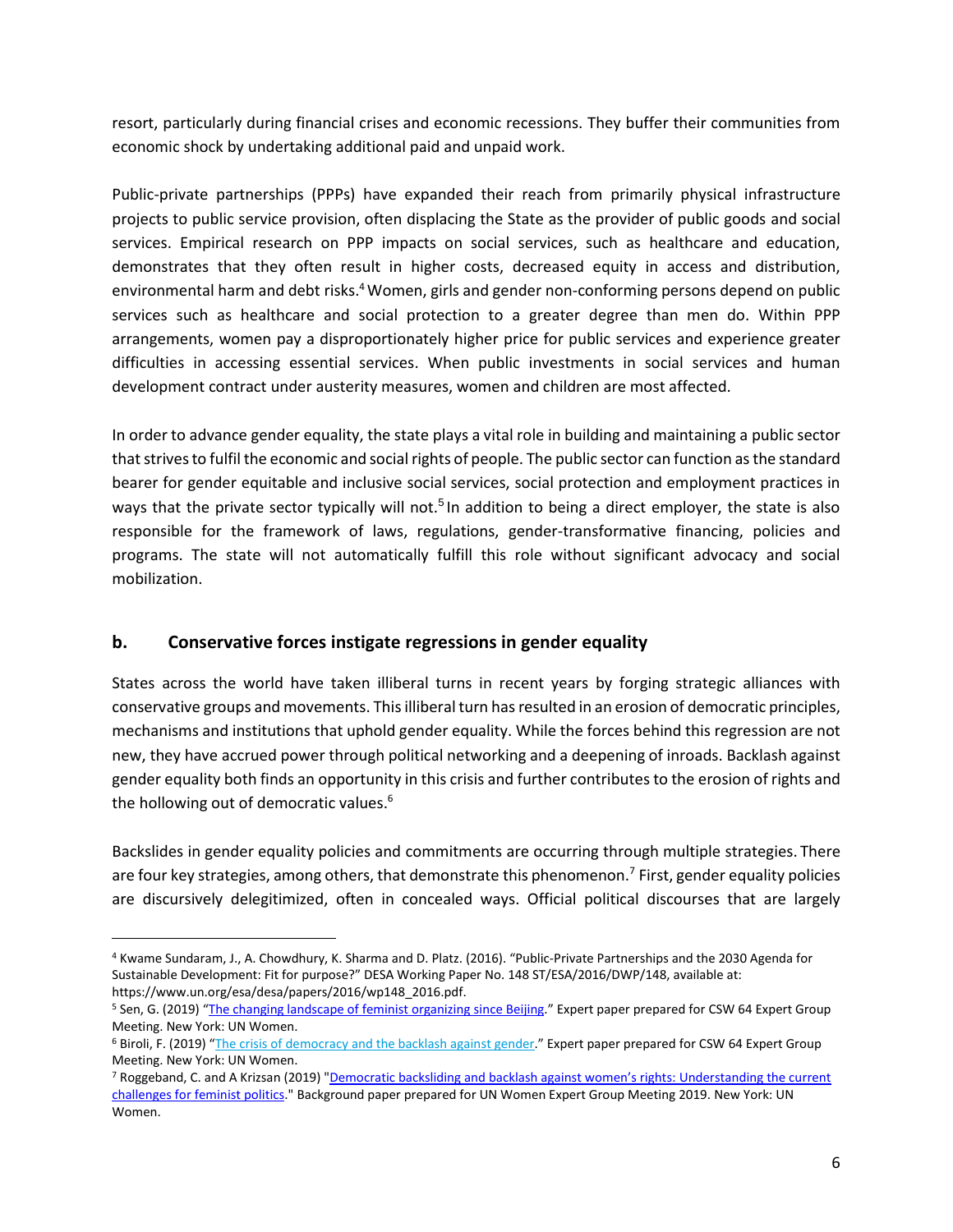supportive or silent on gender equality start to openly challenge gender equality objectives, often opposing formally adopted and accepted national policy positions. For example, the incoming populist right-wing government in an Eastern European country at the end of 2015 started to use a strong antigender equality rhetoric in which 'gender ideology' is featured as a major threat to society and religious family values. Statements that challenge gender equality are issued on a regular basis by national officials.

A second strategy involves reframing gender equality norms into morally imbued narratives. For example, formal gender equality laws and policies are weakened by language that strengthens legal protections for the traditional heterosexual family model rooted in patriarchal gender ideology. This is in large part a reaction against recent strides towards recognizing diverse family forms. Rather than being dismantled, the content of gender equality policies is distorted to promote demographic, xenophobic, religious or racial objectives. $8$  A third strategy is the undermining of institutions and mechanisms that implement gender equality. This includes, for example, the weakening of policy enforcement agencies, mechanisms of policy coordination, intergovernmental and other partnerships, strategic and programmatic processes, or allocated budgets. Fourth, inclusion and accountability mechanisms are eroded. Accountability processes, especially policymaking and consultation processes inclusive of women's rights advocates, are indispensable to making progress on gender equality. Gender equality policies are hollowed out if women's rights advocates are not meaningfully involved in policy processes beyond agenda-setting.

In particular, sexual and reproductive health and rights (SRHR) is experiencing opposition across various regions.<sup>9</sup> Attempts to roll back the hard-won SRHR gains of past decades, often by alliances between states and conservative religious groups, directly impacts women, girls, intersex and gender nonconforming persons' health and their right to bodily autonomy and reproductive choice. Conservative forces also reinforce exclusion through, for example, xenophobia, Islamaphobia, homophobic and antiimmigrant sentiments. The implication is that women who stand at the intersection of multiple forms of discrimination are adversely affected on many levels; while intragroup inequalities among women have also been growing. 10

#### <span id="page-6-0"></span>**c. A militarized peace and security agenda fails to uphold women's human, economic and social rights**

Feminist activism and scholarship has expanded the Beijing Platform for Action section E on "women and armed conflict" to a significant degree. Ten UN Security Council resolutions have been established on women peace and security, and significant institutional capabilities address gender and conflict issues in the areas of humanitarian response, conflict prevention, resolution, and recovery, including war crimes

<sup>&</sup>lt;sup>8</sup> G. Arunima (2019) "[Gendering Democracy: Necessity and Challenges](https://www.unwomen.org/-/media/headquarters/attachments/sections/csw/64/egm/g%20arunimaexpert%20paperdraftegmb25ep5.pdf?la=en&vs=728)." Expert paper prepared for CSW 64 Expert Group Meeting. New York: UN Women.

<sup>9</sup> Ergas, Y. (2019) "[Sexual and Reproductive Health and Rights: The Pushback and Its Implications](https://www.unwomen.org/-/media/headquarters/attachments/sections/csw/64/egm/ergas%20yexpert%20paperdraftegmb25ep3.pdf?la=en&vs=4131)." Expert paper prepared for CSW 64 Expert Group Meeting. New York: UN Women.

<sup>10</sup> Ndashe, S. (2019) "Opportunities, challenges and strategies for progress on gender equality from the perspective of human [rights activism in sub-Saharan Africa, and reflections on growing inequalities between different groups of women.](https://www.unwomen.org/-/media/headquarters/attachments/sections/csw/64/egm/ndashesexpert%20paperdraftegmb25ep8.pdf?la=en&vs=5415)" Expert paper prepared for CSW 64 Expert Group Meeting. New York: UN Women.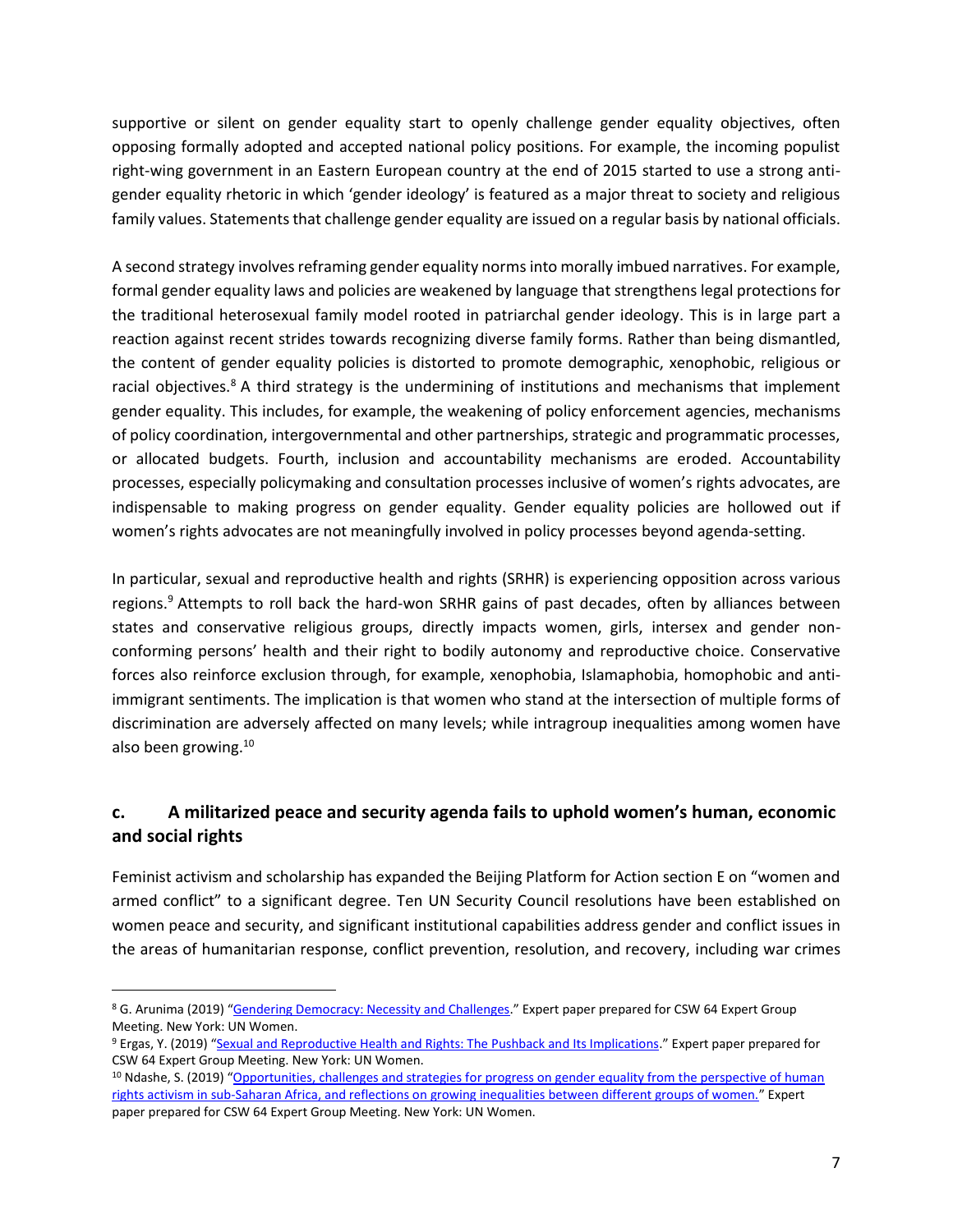against women. One key area of gender equality progress is the Security Council's approach to incorporating the gender dimensions of peacebuilding through the creation of an Informal Experts Group on women, peace and security.<sup>11</sup> This Group proposes country- and sector-specific remedies to women's exclusion in peace operations. Remedies include the consideration of electoral quotas for women, and the deployment of gender experts on such issues as land law, employment-creation schemes, health service-delivery systems and support for gender-equal economic recovery processes.

However, normative commitments on gender equality in peace processes have not been adequately implemented for two important reasons. First, a culture of militarism and violent masculinities continues to limit women's participation as leaders while marginalizing women's experiences of conflict. Second, the illiberal drift in some of the world's most powerful countries has led to the increased use of authoritarian models of conflict management. This has emboldened political leaders to use repressive tactics rather than power-sharing to address long-standing social grievances.

In the UN Security Council, there continues to be a lack of political will to insist upon gender-inclusive conflict resolution in peace and security deliberations. Gender inclusivity is vital to addressing the social and economic causes and consequences of conflict, as well as strengthen the material basis for women's rights in conflict zones.<sup>12</sup> Conflict-affected contexts are often opportune landscapes for International Financial Institutions (IFIs) and corporate actors to impose privatization, fiscal austerity and regressive tax policy schemes as short-term economic recovery methods. As a result, the basic economic and social rights of women and girls are systematically violated.

Across a range of conflict and humanitarian contexts, women lead and participate actively and dynamically in peacebuilding at the community level, including in negotiating, mediating, and resolving conflict by negotiating ceasefires, facilitating humanitarian access, and establishing civilian safe zones, among others. Despite their critical role as frontline peacebuilders and peacekeepers, women's contributions are often trivialized, and their work remains unrecognized and insufficiently resourced.<sup>13</sup>

#### <span id="page-7-0"></span>**d. Gender and environment analysis is not meaningfully integrated into analytical and policy frameworks**

The 'Women and environment' section of the 1995 Beijing Platform for Action was visionary in two ways. First, it was one of the first official documents on women's rights that included environmental issues. Second, it was one of the first and few multilateral agreements to identify militarism as an environmental threat, to spotlight the accountability of industrialized countries' consumption and production as a

<sup>11</sup> Goetz, A.M. and R. Jenkins (2019) "[The WPS Agenda 25 Years After Beijing](https://www.unwomen.org/-/media/headquarters/attachments/sections/csw/64/egm/goetzjenkinsexpert%20paperdraftegmb25ep4.pdf?la=en&vs=844)." Expert paper prepared for CSW 64 Expert Group Meeting. New York: UN Women.

<sup>12</sup> True, J. (2019) "[The Women, Peace and Security Agenda 25 years After Beijing: What Difference Could a Feminist Political](https://www.unwomen.org/-/media/headquarters/attachments/sections/csw/64/egm/true%20jexpert%20paperdraftegmb25ep13.pdf?la=en&vs=1128)  [Economy Perspective Make?](https://www.unwomen.org/-/media/headquarters/attachments/sections/csw/64/egm/true%20jexpert%20paperdraftegmb25ep13.pdf?la=en&vs=1128)" Expert paper prepared for CSW 64 Expert Group Meeting. New York: UN Women. 13 Tabbara, H. (2019) "What Invisibility Reveals: Reflections on Women's Participation in Peace, Security, and Humanitarian

[Action in West Asia](https://www.unwomen.org/-/media/headquarters/attachments/sections/csw/64/egm/tabbara%20hexpert%20paperdraftegmb25ep12.pdf?la=en&vs=3519)." Expert paper prepared for CSW 64 Expert Group Meeting. New York: UN Women.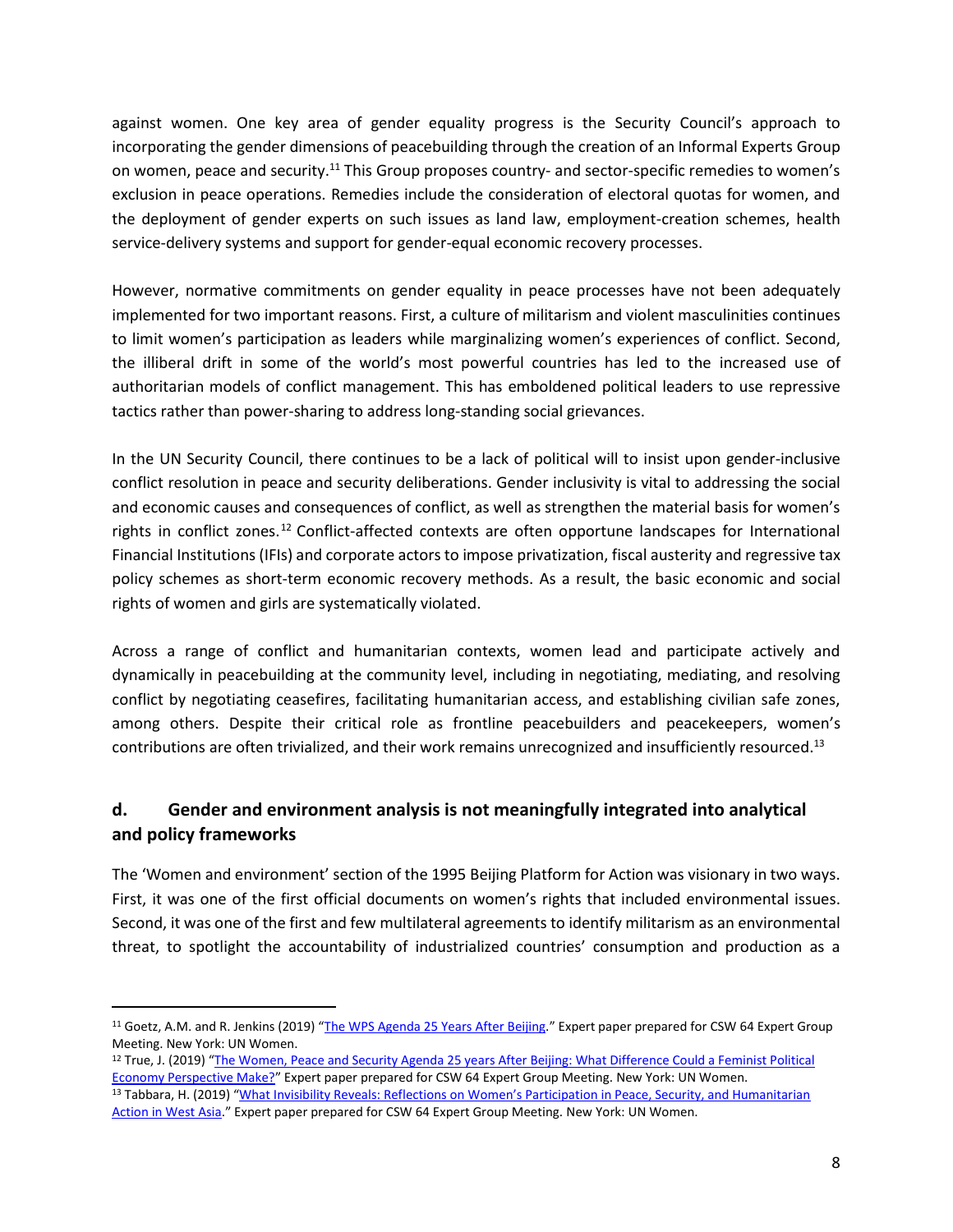primary driver of planetary unsustainability, and to argue that environmental degradation produced intersectional and differentiated impacts.

There exists today a knowledge foundation on gender and environment, which includes thousands of case studies and field reports. Many of these focus on the socially-differentiated impacts of environmental change. However, impact narratives often suffer from being primarily descriptive, elaborating on how women are disproportionately impacted by environmental crises. The gendered power dynamics that *are*  drivers of environmental change are much less understood.<sup>14</sup>

Across popular, policy and specialist spheres "the environment" is normatively framed in its bio/geophysical form. Most environmental assessments conceptualize the environment within a physical sciences systems framework. Most environment-related funding, whether from private or public sources, goes to the physical sciences. Privileging the physical sciences also privileges quantitative information. Gender methodologies, however, recognize the value of both quantitative data and qualitative information, and foregrounds the role of perceptions, experiences and interpretations. Quantitative information is necessary but not sufficient. A gender-integrated environmental approach requires a conceptual 'flip' that redefines environmental relationships through the lens of social relationships rather than defining the environment in an exclusively physical form. In the context of the climate crisis, knowledge outside physical science is further minimized as a distraction.

A meaningful integration of gender-responsive environmental analysis into mainstream policy frameworks is still lacking. The problems of power, ideologies and economies of domination, inequity, exploitation and colonialism, all of which represent credible approaches to understanding environmental drivers and impacts, are mostly absent in current environmental policy regimes.

#### <span id="page-8-0"></span>**e. Digital and data revolutions have transformed the landscape for gender equality**

The 'digital revolution' is one of the most rapid and far-reaching transformations since 1995, touching on almost every aspect of economic, social and political life. It presents both opportunities and challenges for gender equality and women's rights.<sup>15</sup> While technology has catalyzed various advances in communication, access to information, education, solidarity and mobilization, among other aspects, critical inequalities in access and use prevail within and across countries, and between women and men as well as along various other types of divides, such as by level of education.

Digital technologies have enabled women's access to information and facilitated their collective action. However, it is important to not lose sight of the bigger picture. Technology is not gender neutral; rather, unequal gender relations are embedded in technologies, reflecting male-dominated institutions, choices and values. It is critical for feminists to push back against simplistic 'technosolutionist' narratives that

<sup>&</sup>lt;sup>14</sup> Seager, J. (2019) "[Gender Equality and Environmental Sustainability in the Age of Crisis](https://www.unwomen.org/-/media/headquarters/attachments/sections/csw/64/egm/seager%20jexpert%20paperdraftegmb25ep9.pdf?la=en&vs=1033)." Expert paper prepared for CSW 64 Expert Group Meeting. New York: UN Women.

<sup>15</sup> Wajcman, J. (2019) ["The digital revolution: Implications for gender equality and women's rights 25 years after Beijing](https://www.unwomen.org/-/media/headquarters/attachments/sections/csw/64/egm/wajcman%20jbackground%20paperdraftbp3.pdf?la=en&vs=2043)." Background paper prepared for CSW 64 Expert Group Meeting. New York: UN Women.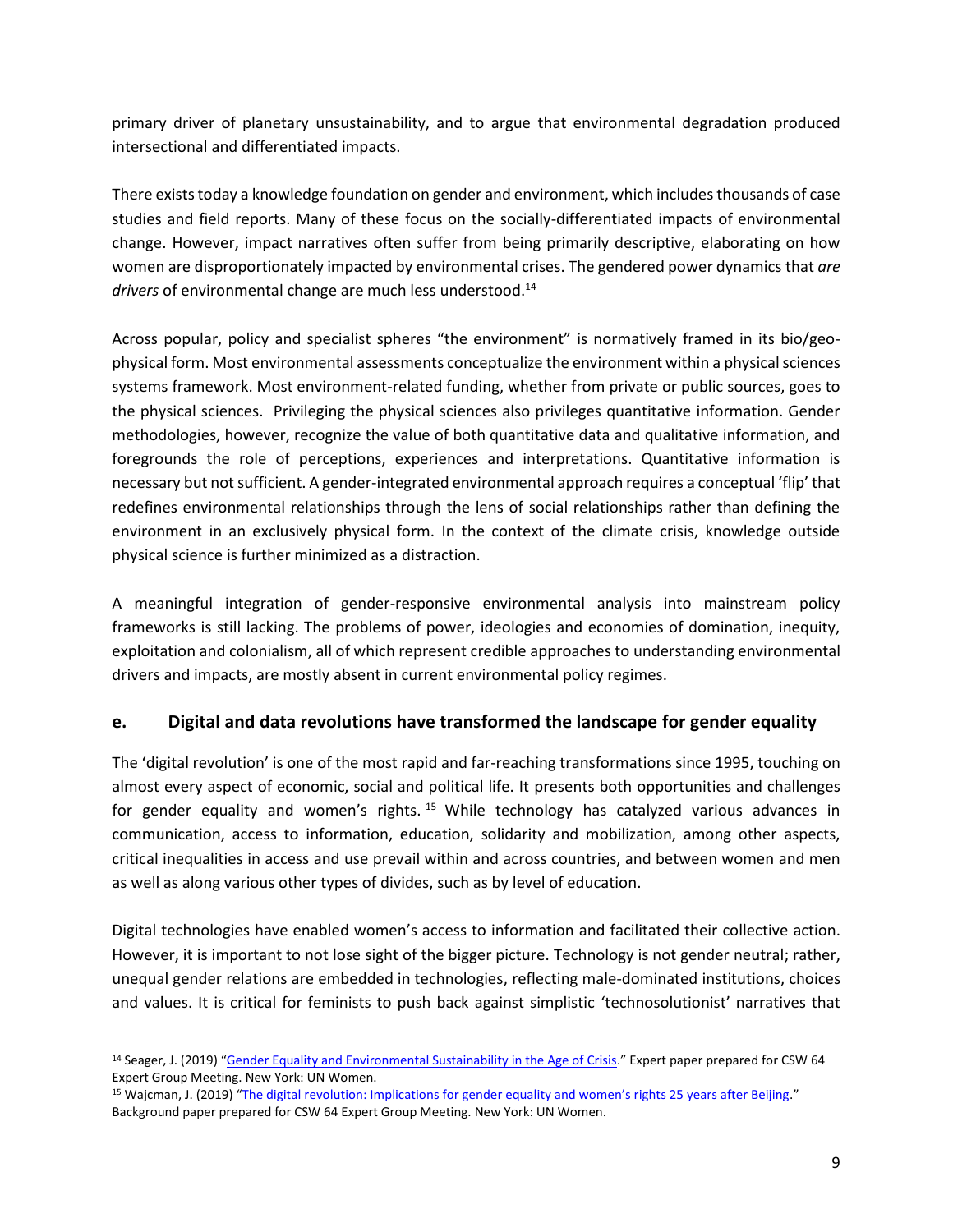suggest that social and political problems  $-$  such as gender inequality  $-$  can be solved through technological innovation.

Instead, technological investment, research and design must be analyzed and prioritized from a gender perspective. For example, while greater gender diversity in technology workforces is rhetorically promoted by firms and employers, a meaningful gender integration approach involves promoting women's rights in training, reskilling and job transition pathways, particularly in artificial intelligence and computer science, as well as addressing high levels of attrition, harassment and gender wage gaps in the tech workplace.

A feminist perspective on the digital and data revolution also means that gender must be located within broader structural trends, moving beyond the narrow focus on women's access to and use of digital technologies, on the one hand, and 'getting more women in tech', on the other. The platform economy, for example, has generated a new ecosystem for social and economic interactions, characterized by centralization, consolidation and monopolization.  $16$  The success of platform economy owners is predicated on the ability to continually accumulate the amount of data that can be extracted. Women's material labor underpins the digital and platform economy while unregulated cross-border data flows generate feminization and precarity in the digital economy. From the mining of rare earth minerals in Africa to the factories producing iPhones in China, women from the Global South service the digital economy at huge risks to their health and human and labor rights.

There are also concerns that unprecedented levels of data mining, algorithms, and predictive risk models entrench existing inequalities and power dynamics, threaten individual rights and enable new forms of surveillance by governments and corporations, including over women's fertility and reproductive behavior. In Latin America, for example, activists for sexual and reproductive health and rights highlight how States deploy social media surveillance to target feminist groups supporting women's access to safe abortion.

The growing deployment of biometric technology in social protection systems has also given rise to concerns over data protection and privacy.<sup>17</sup> For example, advances in facial-recognition technology may allow for the identification of protesters through the digital photographs they have provided to a social protection program. Because women are more likely to live in poverty and be responsible for the care of others, they interact with social protection systems and public services on a more frequent basis than men and are therefore likely to feel the impact of these trends most acutely.

#### <span id="page-9-0"></span>**f. Young and intersectional feminist movements expand and invigorate pathways to gender equality**

<sup>16</sup> Gurumurthy, A. (2019) "[A feminist manifesto for digitality: Issues in the frame.](https://www.unwomen.org/-/media/headquarters/attachments/sections/csw/64/egm/gurumurthy%20aexpert%20paperdraftegmb25ep6.pdf?la=en&vs=935)" Expert paper prepared for CSW 64 Expert Group Meeting. New York: UN Women.

<sup>17</sup> Sepulveda Carmona, M. (2019) "[The use of biometric technology in social protection systems. A gender perspective](https://www.unwomen.org/-/media/headquarters/attachments/sections/csw/64/egm/sepulveda%20mexpert%20paperfinalegmb25ep11.pdf?la=en&vs=3827)." Expert paper prepared for CSW 64 Expert Group Meeting. New York: UN Women.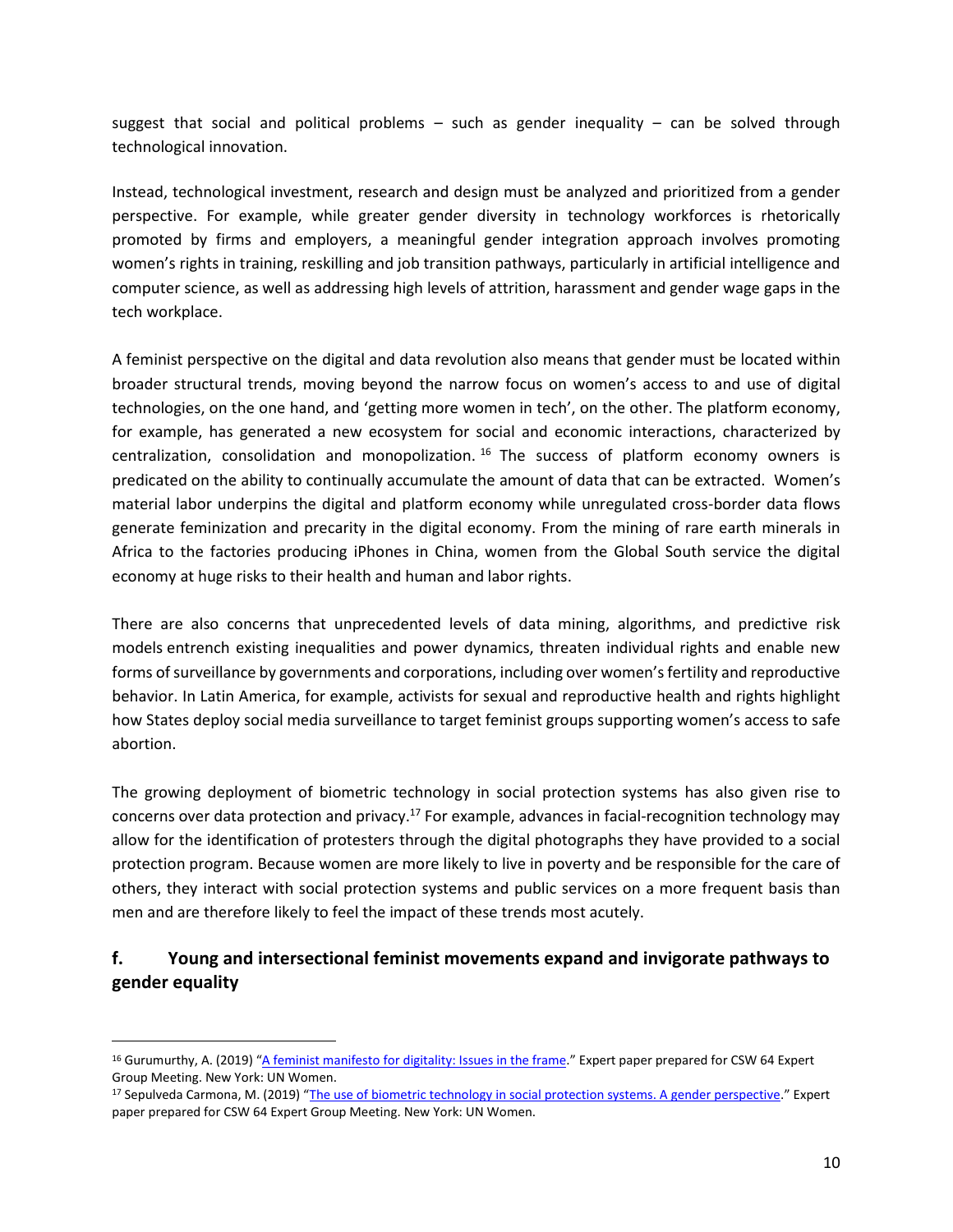New forms of multi-generational, inclusive and intersectional feminist social movements are resisting many aspects of the restriction of rights in the current context and creating new solutions and responses to multiple structural crises.<sup>18</sup> Young women in the struggle for economic, social and climate justice are mobilizing bold and creative expansions in feminist politics and social movement organizing, particularly across the global South.<sup>19</sup> Young feminists are also exercising leadership in social, economic, environmental and LGBTQ justice movements by centering core feminist demands across diverse issue areas.

Young feminist activists, many of whom are 'digital natives' that have come of age during the 2008 global financial crisis, are on the frontlines of critical struggles to secure, influence and guide transformative gender policies. Intersectionality is central to their worldview as they work across traditional silos, striving not only to advance women's and girls' human rights but perceive these rights as inextricable from ending manifold forms of discrimination, exclusion and injustice.<sup>20</sup> They are committed to inclusivity through modes of organizing that include horizontal leadership structures, grassroots networks and social media mobilization, for example.

Young feminists may at times be distrustful of mainstream organizations and skeptical about policy outcomes and institutional agendas. At the same time, they are assuming leadership positions in public office and engaging in a diversity of issues from climate change to tax justice. Within their leadership, they are committed to strengthening the linkages to gender equality and to dismantling the political and economic instrumentalization of women.

Young feminist organizers are responding strategically to political shifts where civic space is being curtailed and financial shifts where reliable and sufficient funding streams for the sustenance of feminist movements are no longer a reality.<sup>21</sup> Organizational structures have evolved from that of Non-Governmental Organizations to more fluid structures involving non-linear growth models and nontraditional styles of leadership. These new developments include co-directing or horizontal structures where leadership roles are allocated among many or all organizational staff.

Feminist organizations are using new fundraising strategies, such as crowdsourcing and membership fees. While this is a result of shrinking institutional funding for feminists, such alternative strategies are also a potential resource for a generation of young feminists who are intentionally moving away from official donors. Diversifying funding sources allows feminists to reclaim their collective independence, freedom and power as well as embolden their language and strategies for critical resistance. A growing percentage of feminist organizations today are unregistered and operate informally on multiple media and societal

<sup>18</sup> Molyneux, M. (2019) "[The New Feminist Activism 1970-2019: Intergenerational Perspectives](https://www.unwomen.org/-/media/headquarters/attachments/sections/csw/64/egm/molyneux%20mbackground%20papersecond%20draftbp2.pdf?la=en&vs=1228)." Background paper prepared for CSW 64 Expert Group Meeting. New York: UN Women.

<sup>19</sup> Cai, Y. (2019) "[The rise of the South: Implications for women's rights](https://www.unwomen.org/-/media/headquarters/attachments/sections/csw/64/egm/yiping%20caiexpert%20paperdraftegmb25ep14.pdf?la=en&vs=1213)." Expert paper prepared for CSW 64 Expert Group Meeting. New York: UN Women.

<sup>&</sup>lt;sup>20</sup> Milkman, R. (2019) "[Gender, Intersectionality and Social Movements in the USA: A New Political Generation](https://www.unwomen.org/-/media/headquarters/attachments/sections/csw/64/egm/milkman%20rexpert%20paperdraftegmb25ep7.pdf?la=en&vs=5414)." Expert paper prepared for CSW 64 Expert Group Meeting. New York: UN Women.

<sup>21</sup> Anumo, F. (2019) "[Our Ancestors Wildest Dreams? Young feminists uphold the visionary potential of Beijing!](https://www.unwomen.org/-/media/headquarters/attachments/sections/csw/64/egm/anumo%20fexpert%20paperdraftegmb25ep1.pdf?la=en&vs=232)" Expert paper prepared for CSW 64 Expert Group Meeting. New York: UN Women.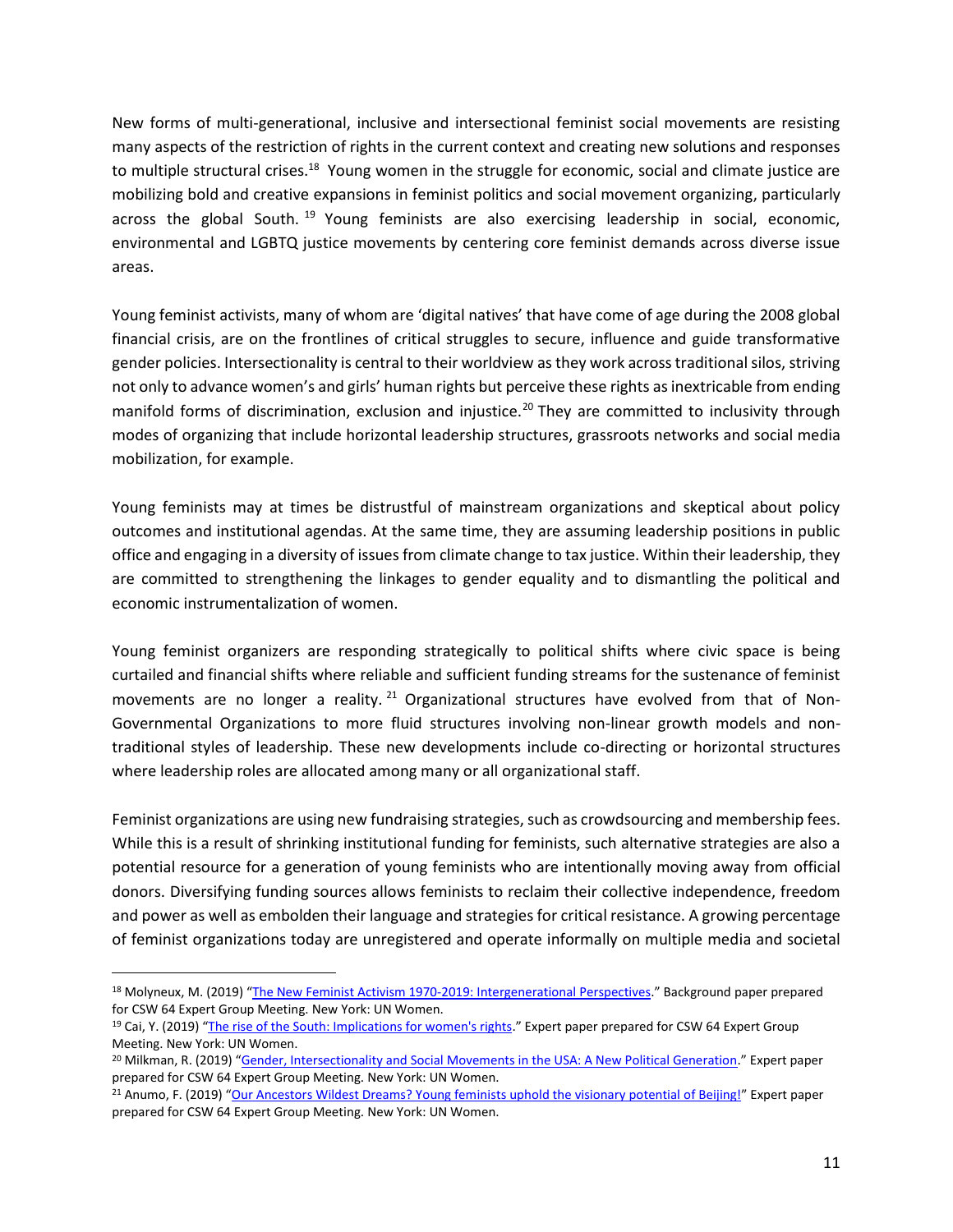platforms, in part to protect themselves from surveillance and control by conservative and fundamentalist forces, including some governments.

## <span id="page-11-0"></span>**3. Recommendations:**

The Beijing Declaration and Platform for Action were visionary for their time. They expressed a global expectation that the culmination of the Cold War would create greater political momentum for peace and justice. A quarter-century later, this vision has been eroded, in large part, by revived inter-state rivalry and global anti-feminist mobilization by conservative forces. We assert the vital imperative of elevating gender equality as a global priority. Not only because of its importance to achieving the SDGs, but because intensifying attacks on women's rights around the world are an indicator of deepening instability and an accelerating drift towards intolerance, injustice, and totalitarianism; the very threats the United Nations is dedicated to prevent.

**Political economy:** Private, state and multilateral actors in a financialized global economy must be held accountable to gender equality and human rights

§ Transnational corporations, private investors as well as multilateral institutions must be held accountable by States, communities, the UN General Assembly as well as by global and national judicial systems and legal binding instruments for their impacts on gender equality and women's social and economic rights.

§ The role of the state and the public sector must be strengthened in order to counter economic and social inequalities generated by financialized and extractive growth models. Genderresponsive social services must be safeguarded against public-private partnerships and long-term public investments in public goods prioritized and scaled up.

§ Human rights, including social and economic rights of women, must be centered and integrated into the call for structural reforms in the global political economy.

**Conservative forces:** Vigilance, resistance and organizing against conservative forces and illiberal states must be strengthened, supported and sustained

§ To counter the backsliding of gender equality rights and norms resulting from their alliances with conservative forces and actors, States need to be held responsible by people, communities and courts for the damaging impacts of conservative forces on human rights, legal and policymaking institutions and discourses.

§ Gender equality movements must uphold and build wider support for zero tolerance on attacks against sexual and reproductive health and rights, gender and sexual violence, hate and terror crimes, rights and respect for the care economy, migrants and religious freedoms and antidiscrimination laws and policies. In particular, the re-criminalization of abortion, and sometimes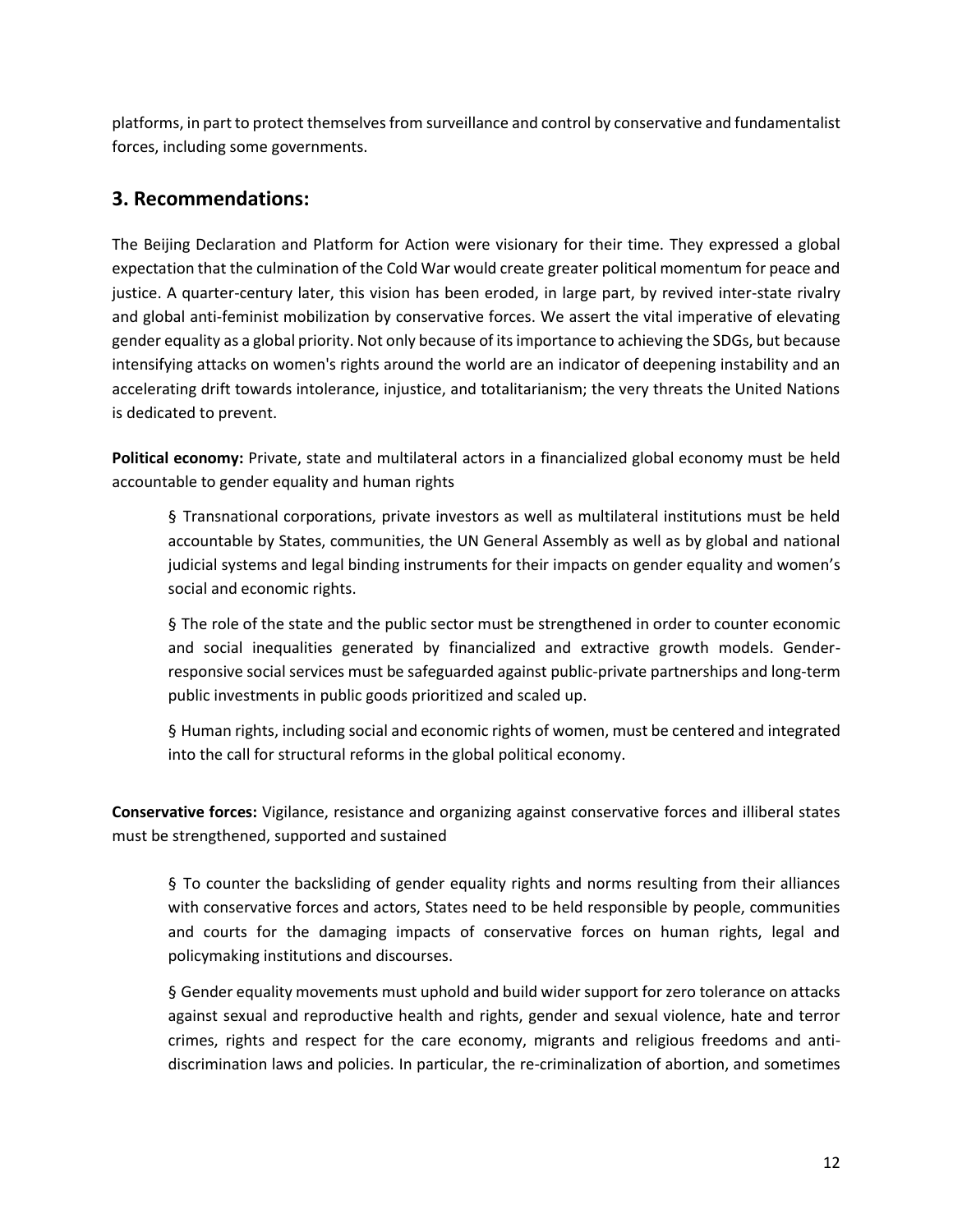contraception, must be monitored and mobilization to counter this trend must be organized and supported.

§ Gender equality advocates should embolden their language of feminism in order to more effectively resist the strengthened influence of conservative movements.

**Peace and security:** Gender inclusivity, participation and analysis need to be incorporated in peace and conflict governance.

§ Gender and conflict analysis and women's participation will not be part of conflict resolution until international peace-makers (UN envoys, the UN Security Council etc) consistently require this of all peace negotiations supported or endorsed by the UN system. Gender equality provisions must be introduced to peace accords and must be priority items for implementation of any peace agreement recognised by the international system.

§ Post-conflict economic plans and aid and investment strategies that work for women are urgently needed to ensure sustainable peace and to prevent women's immiseration after wars. A conflict prevention agenda that works for gender equality requires radical shifts in policy prescriptions and accountability from International Financial Institutions in order to ensure that the macroeconomic, tax, regulatory and private sector policies negotiated protect and uphold the economic and social rights of women.

§ Women's productive and reproductive work in conflict areas needs to be recognized by global and national actors as core components of economies recovering from conflict.. Women's leadership in peacebuilding and participation in economy recovery must be adequately resourced and financed.

**Gender and environment:** Meaningful integration of gender-environment analysis requires a conceptual flip

§ Rather than defining the environment primarily in its physical form, effective environmental analysis needs to incorporate an understanding of social and gendered relationships, including power asymmetries. Environmental analysis must methodologically take up both quantitative data and qualitative information.

§ Gender norms need to be examined and acknowledged as drivers of environmental change. Creating a healthy and sustainable environmental future will require paying attention to, and then being willing to shift, gender identity formations as they affect environmental practices and processes.

§ Existing environmental and gender equality commitments by national governments and international entities need to be followed up and implemented. This will require a commitment of resources to develop enhanced data bases on the gender-environmental nexus, as well as a sustained focus on the dimensions of intersectional social inequality that are environmentally destructive.